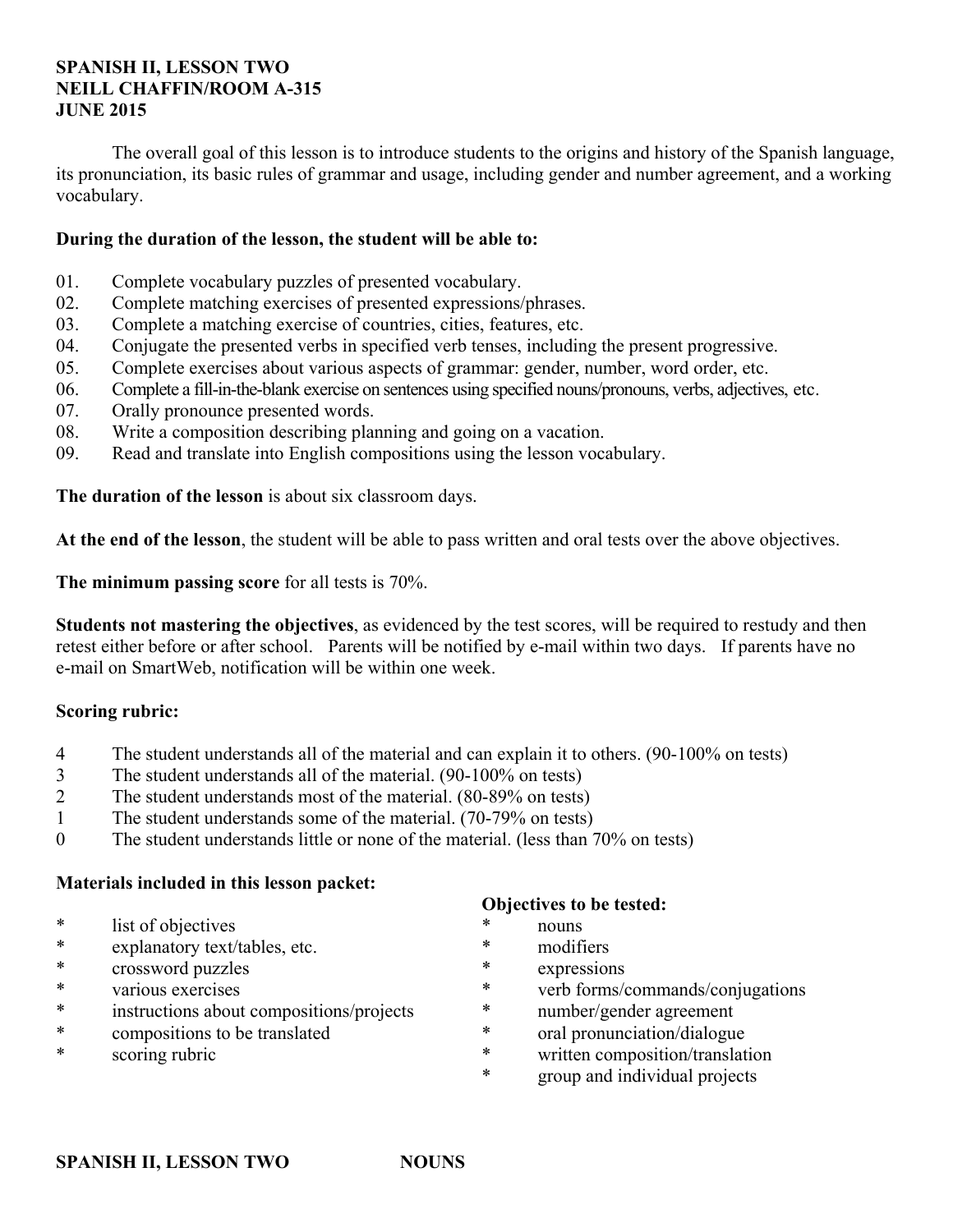**el/la joven la mochila e//la excursionista el/la mochilero-a la pareja el/la escandinavo-a el/la norteamericano-a el/la otro-a una caminata el cartel el/la muchacho-a el albergue juvenal el barrio el camping/campamento el paisaje la bolsa/el saco de dormir la carpa/tienda de camping el acesorio la cosa la rutina diaria el diente la crema dental la regiòn el pelo/cabello el codo la cabeza la espalda el brazo la pierna la rodilla el pie la mano el pecho el trasero/culo la barriga/panza el cuello la cachete/mejilla/el pomelo los genitales la muñeca el dedo de pie/mano el pulgar el diente la nariz el frente la ceja el hombro el tobillo la garganta** 

**la lengua el paìs la reserva natural el suèter la ducha la cocina**  youth/young person backpack traveler/sightseer/hiker backpacker pair Scandinavian North American other hike/walk/trek card/poster/bill boy/girl youth hostel neighborhood campsite scenery sleeping bag camp tent accessory thing daily routine tooth toothpaste region/area hair elbow head back arm leg knee foot hand breast/chest rear/behind belly neck cheek genitals wrist finger/toe thumb tooth nose forehead eyebrow

shoulder ankle throat tongue country/nation nature reserve sweater shower kitchen **el madrugador la cara la casa el baño la cama la escuela la familia el desayuno la mùsica la noche la tarde el dìa la mañana la clase el internet el maquillaje la navaja la ropa la computadora la mesa el pantalòn/pantalones la boca el labio la barbilla la barba el comedor el champù/shampù el agua el peine el cepillo el papel higiènico la barra de jabòn la caminata el mesero el perro el carro el espejo el aficionado la clase el alumno el profesor anoche** 

**la salud la semana el fin de semana el/la ciclista la playa la cueva la calle el/la hijo/hija el helado la botella el menù la comida** early riser face house bath/bathroom bed school family breakfast music night afternoon day morning/tomorrow class internet make-up/cosmetics razor/shaver clothing computer table pants/trousers mouth lip chin beard dining room shampoo water comb brush toilet paper bar of soap hike/walk waiter dog car mirror fan/advocate class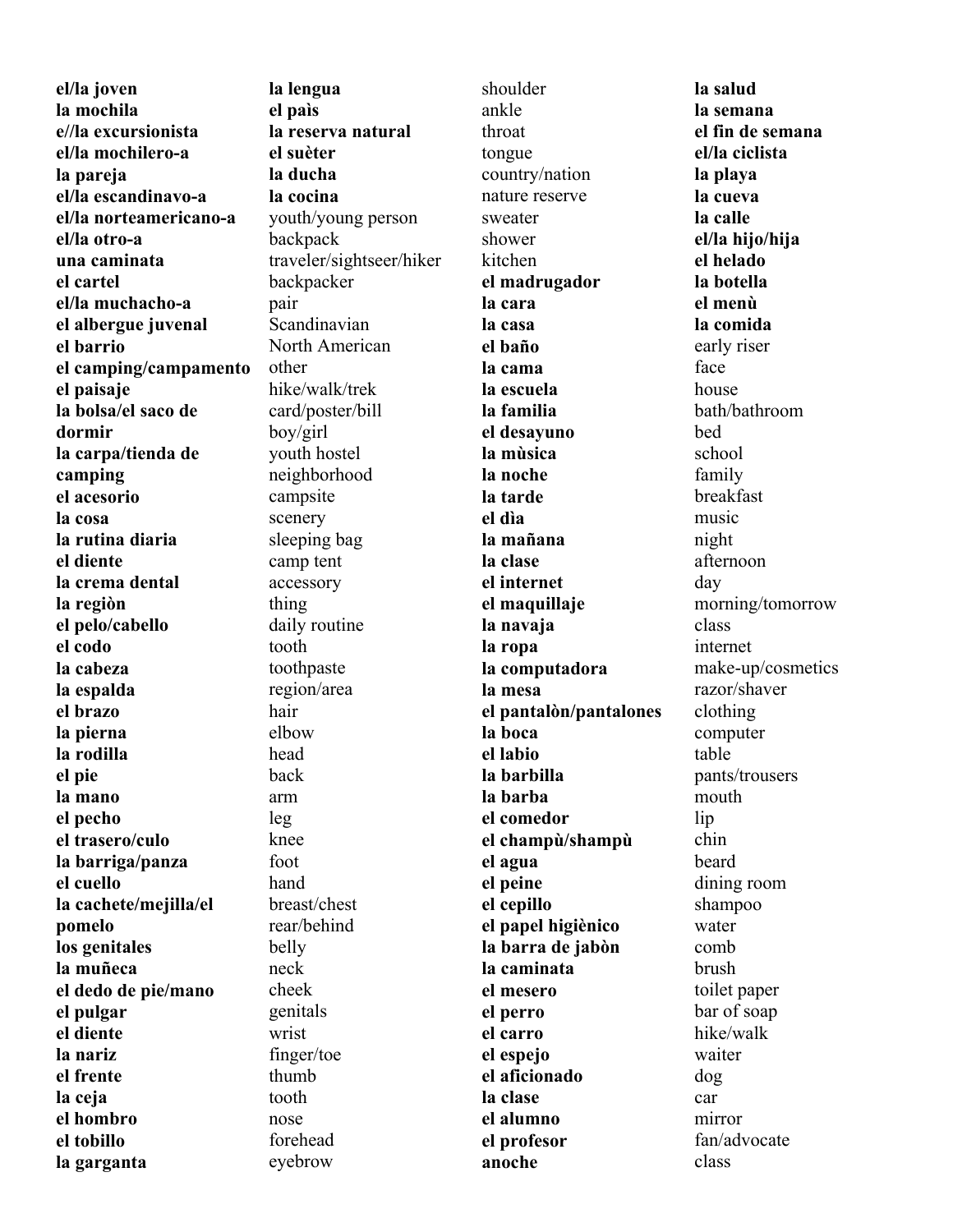student teacher last night health

week weekend bicyclist beach

cave street son/daughter ice cream

bottle menu meal/dinner/lunch

### SPANISH II, LESSON TWO MODIFIERS/EXPRESSIONS

**espectacular importante andino mucho bonito largo aùn delante de diferente en seguida frìo calor temprano tarde bien nada con por la tarde por la mañana por la noche siguiente durante o antes de despuès de cuando con frecuencia a veces bueno pronto allì ahora hoy bella mal honesta lleno siempre nunca al aire libre hay porque tambièn entero cerca de** 

**caliente/calor sin con tìpico econòmico nuevo todo grande limitado** spectacular important Andean much, a lot pretty long even, up to ahead, in front of different immediately cold hot early late well nothing with in the afternoon in the morning at night following during or before after when frequently at times good quickly there now today pretty bad honest

filled, full always never in the open/open air there is/are because also entire, complete near/close to hot without with typical cheap/economical new all large limited **muy posible estupendo fìsica cultural rural increìble agradable joven mas local diaria aquì/acà nada enfermo fabuloso fantàstico pasado nervioso poco cansado aburrido nadie a pie en bicicleta para hacer cola/fila** 

**anoche/noche pasada derecho izquierdo ya pasarlo bien ir de camping dar una caminata cada uno hacer camping solamente rodeado de alrededor de de noche de dìa por sobre todo hacer frìo/calor al mismo tiempo tampoco pues lo importante privado hacer turismo divertido si pero asì**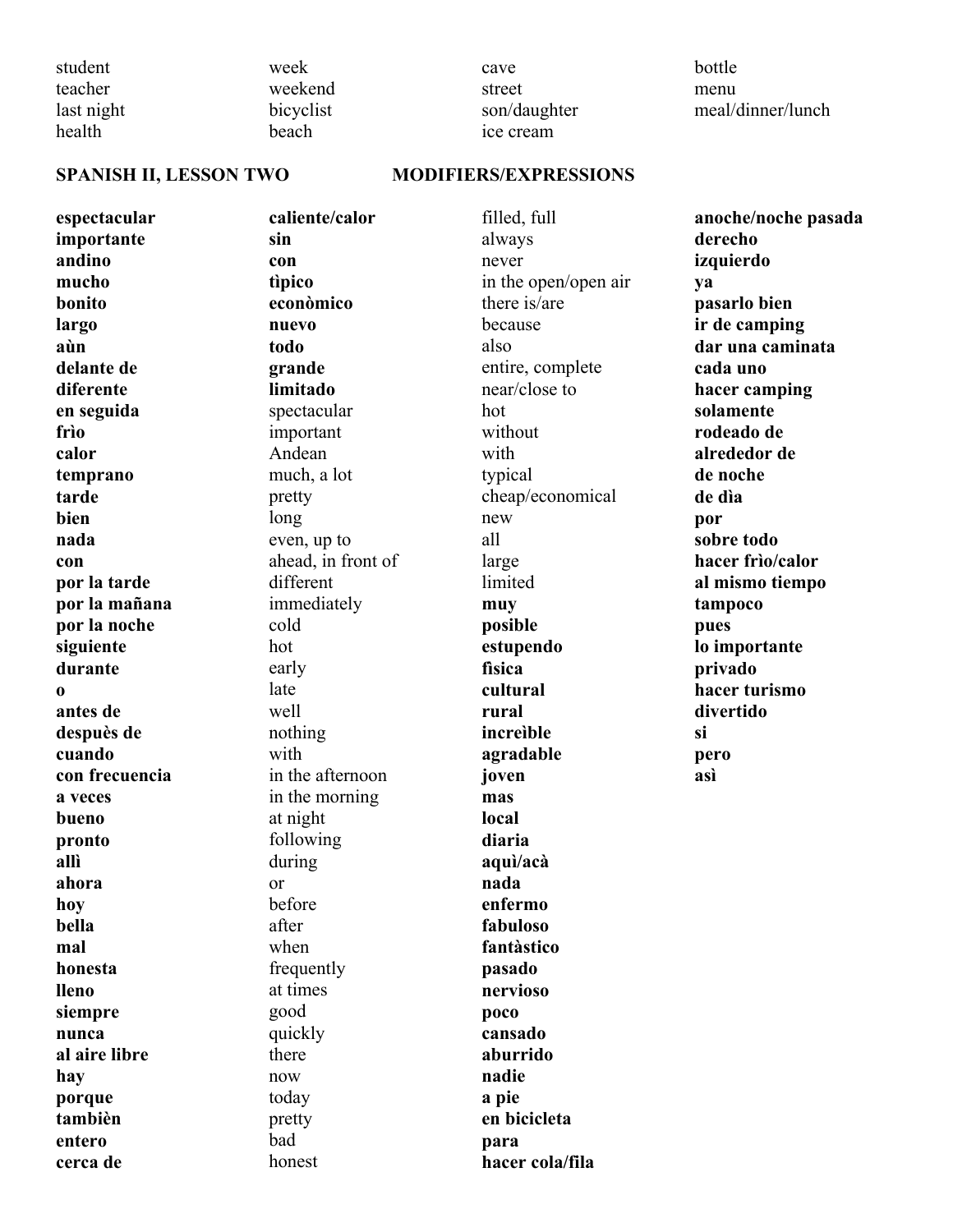| very               | sick                       | right (direction)        | above all              |
|--------------------|----------------------------|--------------------------|------------------------|
| possible           | fabulous                   | left (direction)         | be cold/hot            |
| stupendous         | fantastic                  | now                      | at the same time       |
| physical           | past                       | do well/have a good time | not either/neither     |
| cultural           | nervous                    | go camping               | well/then/thus         |
| rural              | little (quantity/duration) | take a walk/hike         | the important thing is |
| incredible         | tired                      | each one                 | private                |
| agreeable/pleasant | bored                      | go camping/make a camp   | be a turist            |
| young              | nobody                     | only                     | amusing/entertaining   |
| more               | on foot                    | surrounded by/amid       | if                     |
| local              | on a bicycle               | around                   | but                    |
| daily              | for/towards                | at night                 | thus/so                |
| here               | stand/form a line          | by day                   |                        |
| nothing            | last night                 | for/toward               |                        |

# **SPANISH II, LESSON TWO: INFINITIVES**

| <b>PRACTICAR</b><br>TENER*<br><b>VIAJAR</b> | (practice)<br>(have)<br>(travel) | <b>IMAGINAR</b><br><b>COMPRAR</b><br><b>DAR</b> | (imagine)<br>(buy)<br>(give) |
|---------------------------------------------|----------------------------------|-------------------------------------------------|------------------------------|
| CEPILLARSE(brush oneself)                   |                                  | DIVERTIRSE*                                     | (enjoy/amuse oneself)        |
| <b>VER</b>                                  | (see)                            | <b>DESENROLLAR</b>                              | (unroll)                     |
| <b>LLEVAR</b>                               | (carry/wear)                     | <b>AYUDAR</b>                                   | (help)                       |
| PODER*                                      | (be able/can)                    | VENIR*                                          | (come)                       |
| <b>PEINARSE</b>                             | (comb oneself)                   | <b>MONTAR</b>                                   | (put up/erect)               |
| SENTARSE*                                   | (sit down)                       | <b>ARMAR</b>                                    | (put up/erect)               |
| <b>ESTIRARSE</b>                            | (stretch oneself)                | <b>PONER</b>                                    | (put/place)                  |
| <b>LAVARSE</b>                              | (wash oneself)                   | QUERER*                                         | (want/wish)                  |
| DESPERTARSE*                                | (get up/wake)                    | <b>GUSTARSE</b>                                 | (like/be pleased by)         |
| <b>TOMAR</b>                                | (take)                           | <b>CONVERSAR</b>                                | (converse/talk with)         |
| <b>MIRAR</b>                                | (watch/look at)                  | <b>DEBER</b>                                    | (ought/owe/should)           |
| VOLVER*                                     | (return)                         | MANTENERSE*                                     | (maintain/keep onself)       |
| VOLVERSE*                                   | (return)                         | <b>LLAMAR</b>                                   | (call)                       |
| ACOSTARSE*                                  | (go to bed)                      | PREFERIR*                                       | (prefer)                     |
| <b>LEVANTARSE</b>                           | (get up/arise)                   | <b>TRAER</b>                                    | (bring)                      |
| <b>QUEDARSE</b>                             | (remain/stay/fit/suit)           | EMPEZAR*                                        | (begin)                      |
| <b>SALIR</b><br>(leave)                     |                                  | <b>ESPERAR</b>                                  | (wait/wait for/hope)         |
| DORMIR*                                     | (sleep)                          | <b>LLEGAR</b>                                   | (arrive)                     |
| <b>LLAMARSE</b>                             | (call oneself)                   | <b>LLENAR</b>                                   | (fill)                       |
| <b>BAJAR</b>                                | (go down)                        | <b>INTERESAR</b>                                | (interest)                   |
| <b>PONERSE</b>                              | (put on)                         | <b>MOLESTAR</b>                                 | (bother/annoy)               |
| <b>HACER</b>                                | (do/make)                        | <b>NADAR</b>                                    | (swin)                       |
| <b>DUCHARSE</b>                             | (take a shower)                  | <b>ABURRIR</b>                                  | (bore)                       |
| <b>AFEITARSE</b>                            | (shave oneself)                  | <b>ENCANTAR</b>                                 | (enchant/fascinate)          |
| <b>BAÑARSE</b>                              | (bathe oneself)                  | <b>APRECIAR</b>                                 | (appreciate)                 |
| <b>TERMINAR</b>                             | (finish/end)                     | <b>VIVIR</b>                                    | (live)                       |
| <b>TOCAR</b>                                | (touch/play/ring)                | <b>PARECER</b>                                  | (appear/seem)                |
| <b>QUITARSE</b>                             | (remove/take off)                | <b>COMPRENDER</b>                               | (understand)                 |
| <b>IR</b>                                   | (go)                             | ENCONTRAR*                                      | (encounter/meet)             |
| <b>IRSE</b>                                 | (leave/go out)                   | <b>DISFRUTAR</b>                                | (enjoy)                      |
| <b>COMER</b>                                | (eat)                            | PENSAR*                                         | (think)                      |
| <b>ACABAR</b>                               | (end/finish)                     | <b>CONOCER</b>                                  | (know/be acquainted with)    |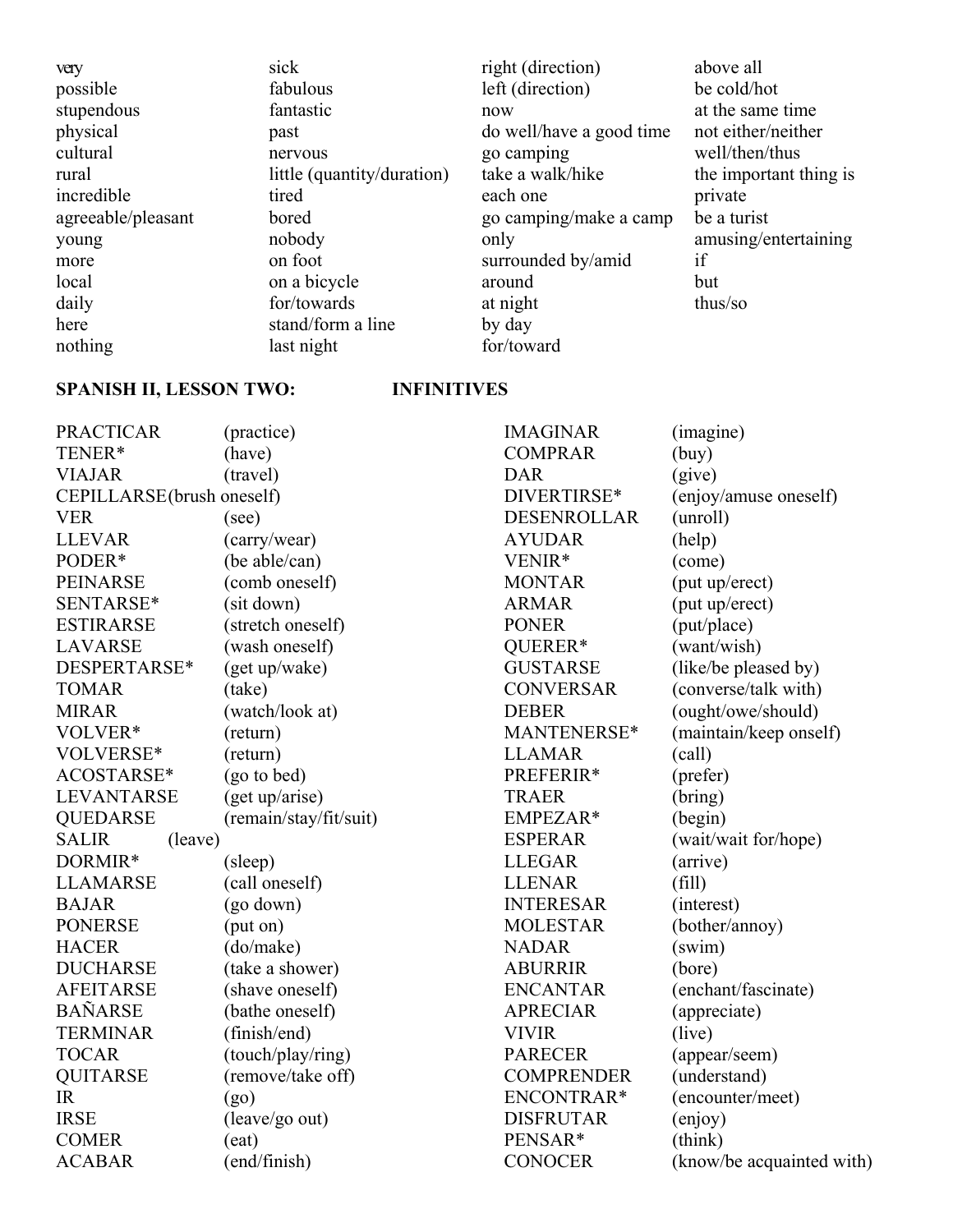PASAR (pass/spend) ESCRIBIR (write) CONTESTAR (answer) COMPLETAR (complete) FORMAR (form) ESCOGER (choose) REPASAR (review) ESCUCHAR (listen to) CAMBIAR (change)

\* indicates a stem-changing infinitive. See the table you got from me last year.

|          | Note: I put some of the infinitives in the reflexive |  |  |
|----------|------------------------------------------------------|--|--|
|          | form (the SE ending). Many of the others             |  |  |
|          | can also be reflexive. Mirarse, for                  |  |  |
| example, | would mean to watch or look at                       |  |  |
| oneself. | Bajarse, for example, would mean                     |  |  |
| to lower | oneself or get out of. Parecerse                     |  |  |

## SPANISH II, LESSON TWO, EXERCISE: SUBJECT/VERB AGREEMENT

would mean to appear onself, or show up. Remember that many verbs are reflexive in Spanish, but not so in English.

## **IRREGULAR FAMILIAR COMMAND FORMS:**

There are some irregular familiar commands:

| ven (come)             | $di$ (tell)       | ve (go)     |
|------------------------|-------------------|-------------|
| <b>pon</b> (put/place) | ten (have)        | sal (leave) |
| haz $\text{(do/make)}$ | $s\grave{e}$ (be) |             |

## **THE COMMAND FORM BIG CHEAT:**

Use "favor de" followed by an infinitive:

**Favor de darme una servilleta.** (Please give me a napkin.)

*Directions: Provide the correct conjugated verb form in the present tense. Then change the verb to the indicated tenses. Then translate the sentence in the tense with the asterisk:*

| 01.<br>future                             | Ella        |                          | sus lecciones de música cada día. (PRACTICAR)                     |
|-------------------------------------------|-------------|--------------------------|-------------------------------------------------------------------|
| imperfect                                 | conditional |                          |                                                                   |
| 02.<br>future<br>preterite                | conditional |                          | Los mochileros muchas cosas en sus mochilas. (TENER)<br>$\ast$    |
| 03.<br>future<br>preterite                | conditional |                          | Nosotros <b>a</b> Brazil este verano. (VIAJAR)                    |
| 04.<br>future<br>preterite                | conditional |                          | Tù muchos paisajes espectaculares en las montañas de Chile. (VER) |
| 05.<br>future<br>imperfect<br>pres. prog. |             | Las chicas en el camping | el cabello despuès de lavarlo. (CEPILLARSE)<br>$\ast$             |
| 06.<br>preterite                          |             | Los mochileros peruanos  | la carpa cerca del lago. (MONTAR)                                 |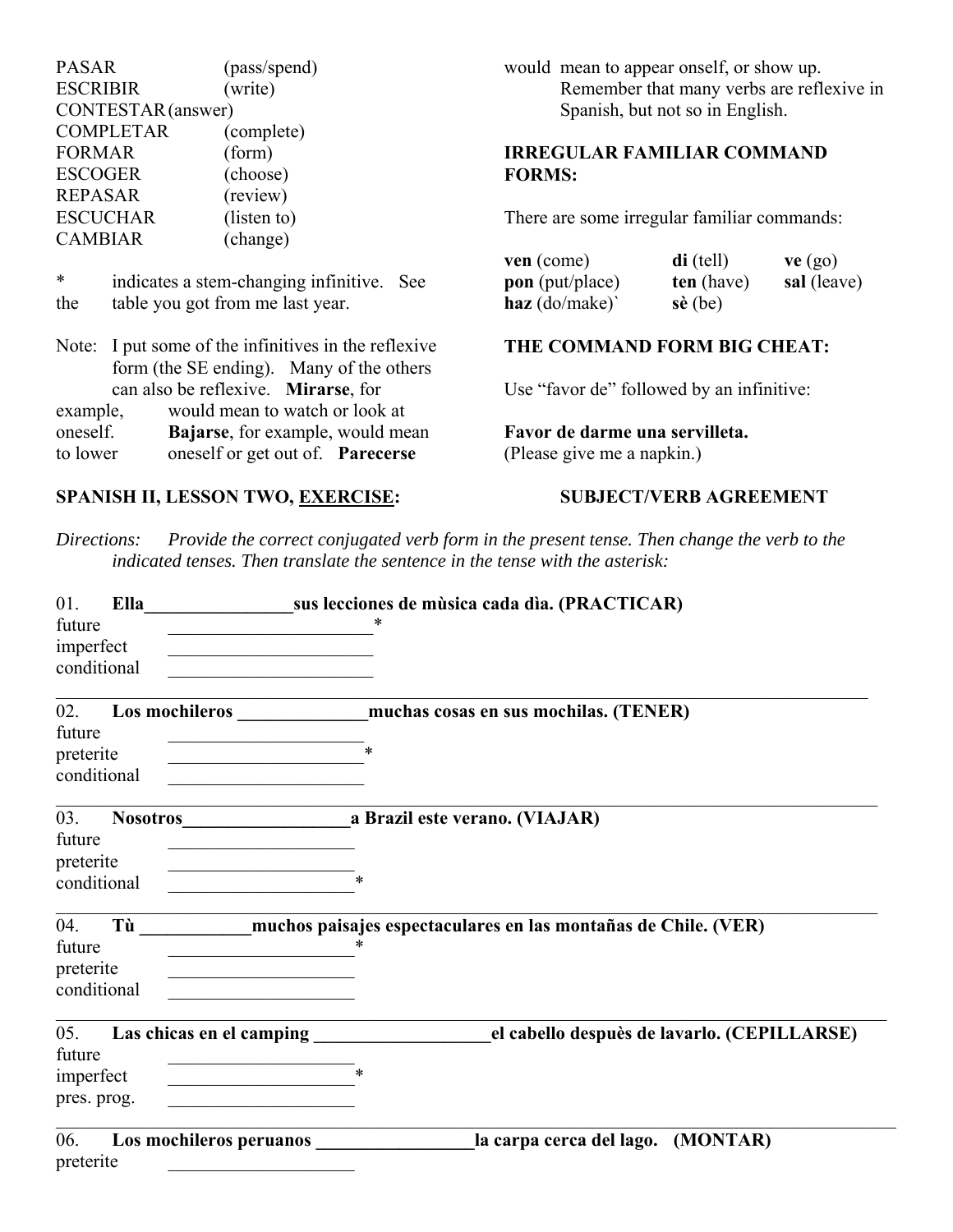| imperfect<br>pres. prog.                       | $\ast$                                                                          |                                                                                    |
|------------------------------------------------|---------------------------------------------------------------------------------|------------------------------------------------------------------------------------|
| 07.<br>future<br>preterite<br>pres. prog.      | $\ast$                                                                          | una caminata antes de levantarse. (DAR)                                            |
| 08.<br>preterite<br>conditional<br>pres. prog. |                                                                                 | Ese muchacho del pelo moreno antes de nadar. (ESTIRARSE)                           |
| 09.<br>conditional<br>future<br>imperfect      |                                                                                 |                                                                                    |
| 10.<br>future<br>imperfect<br>conditional      | $\ast$                                                                          | Cuando nosotros estamos en camping, ______________ muy de la mañana. (DESPERTARSE) |
| 11.<br>preterite<br>pres prog.<br>imperfect    | Esos mochileros <b>Esos mochileros</b><br>$\ast$                                | sus sacos de dormir adentro de su carpa. (DESENROLLAR)                             |
| 12.<br>future<br>conditional<br>pres prog      | $\ast$<br>the control of the control of the control of                          |                                                                                    |
| 13.<br>preterite<br>imperfect<br>pres. prog.   | El muchacho en esa carpa allì<br>$\ast$                                         | la guitarra muy bien. (TOCAR)                                                      |
| 14.<br>future<br>conditional<br>imperfect      | Ese mochilero mas alto de todos<br>the control of the control of the control of | en el lago cada día. (NADAR)                                                       |
| 15.<br>future<br>conditional<br>imperfect      |                                                                                 | cada dia al levantarse. (AFEITARSE)                                                |
| 16.<br>preterite<br>conditional<br>imperfect   | Las muchachas<br>$\ast$                                                         | los calcetines gruesos antes de dar una caminata. (PONERSE)                        |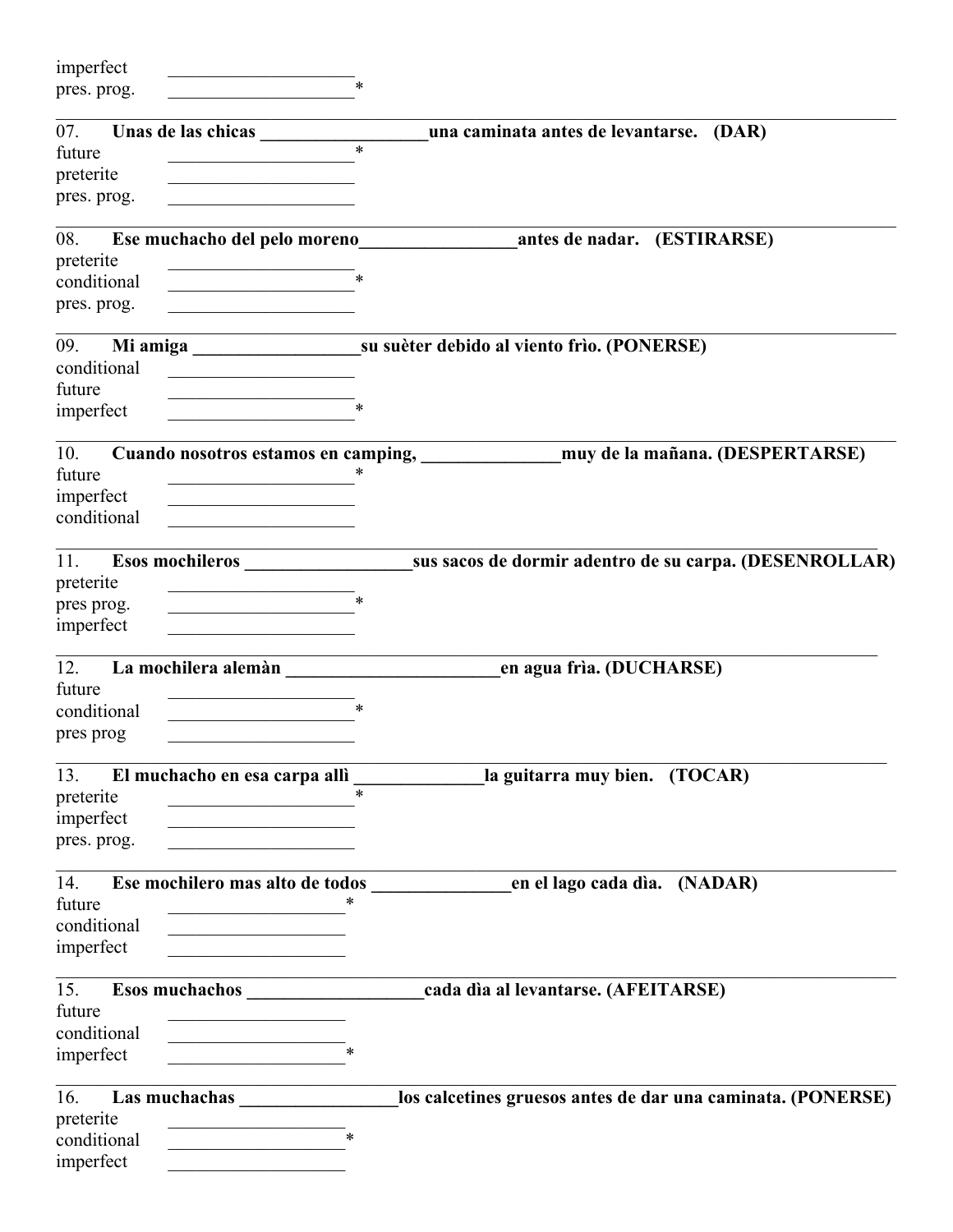| 17.         |                                                                                                                      | Ella ______________________de sus zapatos antes de entrar en su saco de dormir. (QUITARSE) |
|-------------|----------------------------------------------------------------------------------------------------------------------|--------------------------------------------------------------------------------------------|
| preterite   | $\ast$                                                                                                               |                                                                                            |
| conditional |                                                                                                                      |                                                                                            |
| future      |                                                                                                                      |                                                                                            |
|             |                                                                                                                      |                                                                                            |
| 18.         |                                                                                                                      |                                                                                            |
| future      |                                                                                                                      |                                                                                            |
| pres prog   | $\ast$                                                                                                               |                                                                                            |
| imperfect   |                                                                                                                      |                                                                                            |
| 19.         |                                                                                                                      |                                                                                            |
| pres prog   | <u> 1989 - Johann Barn, mars eta bainar eta industrial eta erromania eta erromania eta erromania eta erromania e</u> |                                                                                            |
| conditional |                                                                                                                      |                                                                                            |
| preterite   |                                                                                                                      |                                                                                            |
|             |                                                                                                                      |                                                                                            |
| 20.         |                                                                                                                      | Los turistas en los parques nacionales muchos otros turistas. (ENCONTRAR)                  |
| preterite   | <u> 1990 - Johann Barn, mars an t-Amerikaansk politiker (</u>                                                        |                                                                                            |
| conditional |                                                                                                                      |                                                                                            |
| future      |                                                                                                                      |                                                                                            |
|             |                                                                                                                      |                                                                                            |
| 21.         |                                                                                                                      | Muchos jovenes de norteamerica de camping en otros paises. (IR)                            |
| future      |                                                                                                                      |                                                                                            |
| imperfect   |                                                                                                                      |                                                                                            |
| pres prog   |                                                                                                                      |                                                                                            |
| 22.         |                                                                                                                      |                                                                                            |
| preterite   |                                                                                                                      |                                                                                            |
| future      | the control of the control of the control of                                                                         |                                                                                            |
| conditional |                                                                                                                      |                                                                                            |
|             |                                                                                                                      |                                                                                            |
| 23.         | Dos chicas francesas                                                                                                 | por celular a sus familias. (LLAMAR)                                                       |
| imperfect   |                                                                                                                      |                                                                                            |
| conditional |                                                                                                                      |                                                                                            |
| pres prog   |                                                                                                                      |                                                                                            |
|             |                                                                                                                      |                                                                                            |
| 24.         | Esa mochilera bonita                                                                                                 | en el espejo. (MIRARSE)                                                                    |
| future      |                                                                                                                      |                                                                                            |
| preterite   |                                                                                                                      |                                                                                            |
| conditional |                                                                                                                      |                                                                                            |
|             |                                                                                                                      |                                                                                            |
|             |                                                                                                                      |                                                                                            |

# **SPANISH II, LESSON TWO, <u>EXERCISE:</u> BODY PARTS**

*Directions: Identify the body parts from their descriptions; use each word only once:*

| 01. | Entre el pie y la pierna    | 04. | En ambos lados de la cabeza 07. Cubren los ojos |                                |
|-----|-----------------------------|-----|-------------------------------------------------|--------------------------------|
| 02. | Entre la mano y el brazo    |     | 05. Entre el cabello y las cejas                | 08. Està en la mitad del brazo |
| 03. | Entre la boca y la garganta | 06. | Estàn detràs de los pàrpados 09.                | Està en la mitad de la pierna  |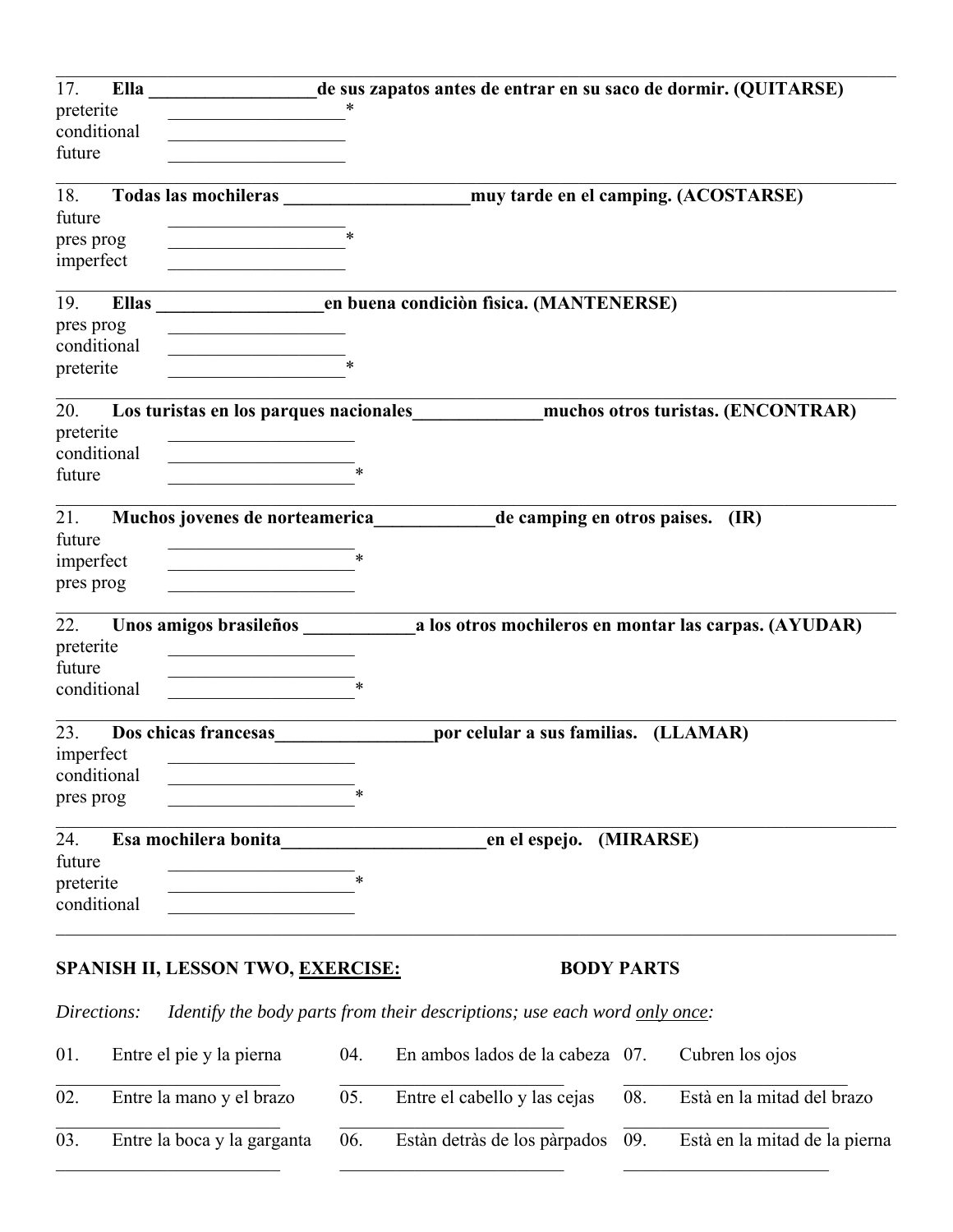| 10. | Està abajo de la espalda   | 17. | Estàn en la boca             |                               |                           |
|-----|----------------------------|-----|------------------------------|-------------------------------|---------------------------|
|     |                            |     |                              | el trasero/culo               | los ojos                  |
| 11. | Hay uno en la mano         | 18. | Està encima del cuello       | el cabello/pelo<br>la nariz   | el frente<br>el pie       |
| 12. | Està encima de la barriga  | 19. | Entre el trasero y el cuello | el pecho<br>el rodillo        | los dedos<br>el tobillo   |
| 13. | Està abajo del pecho       | 20. | Està encima de la cabeza.    | el codo<br>la lengua          | los labios<br>el pulgar   |
| 14. | Està entre las cachetes    | 21. | Hay cinco en la mano         | los dientes<br>los parpados   | la espalda<br>la cabeza   |
| 15. | Està en la boca            | 22. | Està abajo del tobillo.      | la muñeca<br>la panza/barriga | la barbilla<br>las orejas |
| 16. | Estàn alrededor de la boca |     | The words:                   |                               |                           |

## **SPANISH II, LESSON TWO, EXERCISE: MODIFIERS**

*Directions: Write the modifier/expression that fits the clue. Use each word/phrase only once:*

01. El opòsito de **nunca** 02. El opòsito de **siempre** 03. El opòsito de **vacìo** 04. El opòsito de **deshonesto** 05. El opòsito de **luego** 06. El opòsito de **bueno** 07. El opòsito de **aquì**  $\frac{1}{2}$  ,  $\frac{1}{2}$  ,  $\frac{1}{2}$  ,  $\frac{1}{2}$  ,  $\frac{1}{2}$  ,  $\frac{1}{2}$  ,  $\frac{1}{2}$  ,  $\frac{1}{2}$  ,  $\frac{1}{2}$  ,  $\frac{1}{2}$  ,  $\frac{1}{2}$  ,  $\frac{1}{2}$  ,  $\frac{1}{2}$ 08. El opòsito de **mal** 09. El opòsito de **corto** 10. El opòsito de **feo** 11. El opòsito de **caro**/**costoso** 12. El opòsito de **viejo**  $\frac{1}{2}$  ,  $\frac{1}{2}$  ,  $\frac{1}{2}$  ,  $\frac{1}{2}$  ,  $\frac{1}{2}$  ,  $\frac{1}{2}$  ,  $\frac{1}{2}$  ,  $\frac{1}{2}$  ,  $\frac{1}{2}$  ,  $\frac{1}{2}$  ,  $\frac{1}{2}$  ,  $\frac{1}{2}$  ,  $\frac{1}{2}$ 13. El opòsito de **pequeño** 14. El opòsito de **sin** 15. El opòsito de **con** 16. El opòsito de **caliente** 17. El opòsito de **lejos de**

| 18. | El opòsito de en parte       |
|-----|------------------------------|
| 19. | El opòsito de despacio/lente |
| 20. | El opòsito de despuès de     |
| 21. | El opòsito de antes de       |
| 22. | El opòsito de temprano       |
| 23. | El opòsito de tipico         |
| 24. | El opòsito de frìo           |
| 25. | El opòsito de poco           |
| 26. | El opòsito de imposible      |
| 27. | El opòsito de dificil        |
| 28. | El opòsito de menos          |
| 29. | El opòsito de pùblico        |
| 30. | El opòsito de aburrido       |
| 31. | El opòsito de divertido      |
| 32. | El opòsito de allì           |
| 33. | El opòsito de nadie          |

| 34. | El opòsito de derecho         |
|-----|-------------------------------|
| 35. | El opòsito de izquierdo       |
| 36. | El opòsito de detràs/atràs de |
| 37. | El opòsito de enfrente de     |
| 38. | El opòsito de encima de       |
| 39. | El opòsito de agradable       |
| 40. | El opòsito de abajo de        |
| 41. | El opòsito de todos           |
| 42. | El opòsito de tranquilo       |
| 43. | El opòsito de saludable       |
| 44. | El opòsito de mismo           |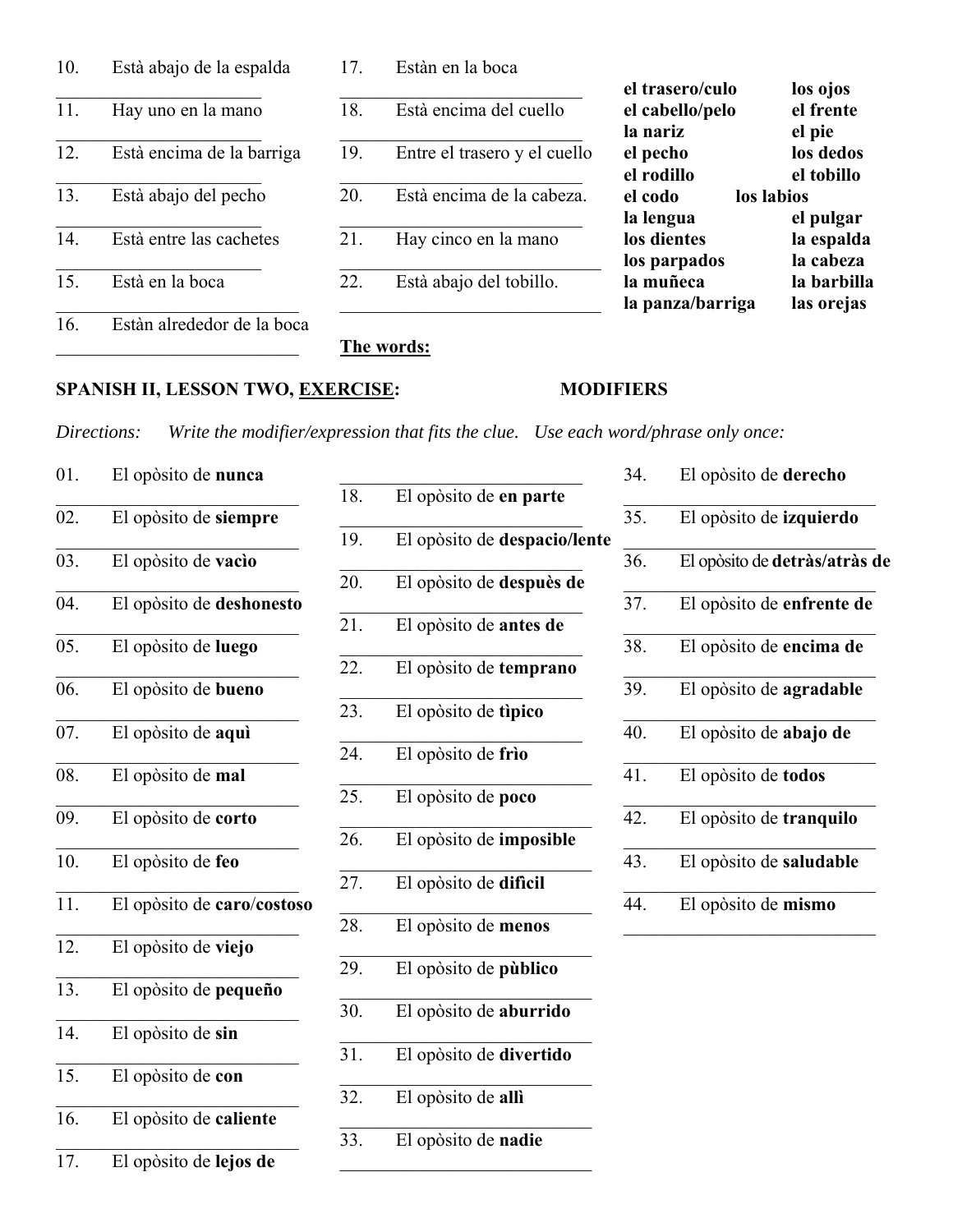| The words:       | mucho           | allì               |
|------------------|-----------------|--------------------|
|                  | tarde           | honesto/leal/feal  |
| caliente/calor   | izquierdo       | <b>lleno</b>       |
| bonito/hermoso   | aburrido        | siempre            |
| largo            | frìo            | derecho            |
| nunca            | diferente       | cerca de           |
| encima de/sobre  | enfermo         | en todo/totalmente |
| nadie            | desagradable    | ràpido             |
| nervioso/agitado | abajo/debajo de | antes de           |
| fàcil            | atràs/detràs de | posible            |
| todos            | sin             | irregular/atipico  |
| aquì/acà         | grande          | despuès de         |
| mal/malo         | joven           | mas temprano       |
| privado          | <b>barato</b>   | enfrente de        |
| divertido        | con             |                    |
| mas              | buen/bueno      |                    |

### **SPANISH II, LESSON TWO: VERB TENSE REVIEW**

You should remember the simple indicative verb tenses from Spanish I. However, here is a short review. **I will show only the inflectional endings for regular verbs below. YOU MUST MEMORIZE IRREGULARS!**

### **PRESENT INDICATIVE**

Indicates a present action, including one that is ongoing or habitual. The present progressive can also be used for an ongoing action occurring right now.

| I am going to the store.  | Voy a la tienda.          |
|---------------------------|---------------------------|
| He works there every day. | El trabaja allì cada dìa. |
| I attend that school.     | Yo asisto en esa escuela. |

|              | AR       | <u>ER</u> |          | <u>IR</u>  |
|--------------|----------|-----------|----------|------------|
| yo           | hablo    | como      |          | escribo    |
| tù           | hablas   | comes     |          | escribes   |
| Ud/èl/ella   | habla    | come      |          | escribe    |
| nosotros-as  | hablamos | comemos   |          | escribimos |
| vosotros-as  | hablàis  | comèis    | escribis |            |
| Uds/ellos-as | hablan   | comen     |          | escriben   |

### **PRESENT PROGRESSIVE**

Indicates an action that is occurring right now.

| I am walking in the park.                             | Estoy caminando en el parque. |  |
|-------------------------------------------------------|-------------------------------|--|
| She is talking on the phone. Ella habla por telefono. |                               |  |
| The rain is falling.                                  | La lluvia està cayendo.       |  |

### **PRETERITE**

Indicates a past action that occurred at a specific time; that is, it was completed at a specific time in the past.

| I talked to the students. | Hablè a los estudiantes.     |
|---------------------------|------------------------------|
| I ate breakfast at eight. | Comì el desayuno a las ocho. |
| She wrote a letter.       | Ella escribiò una carta.     |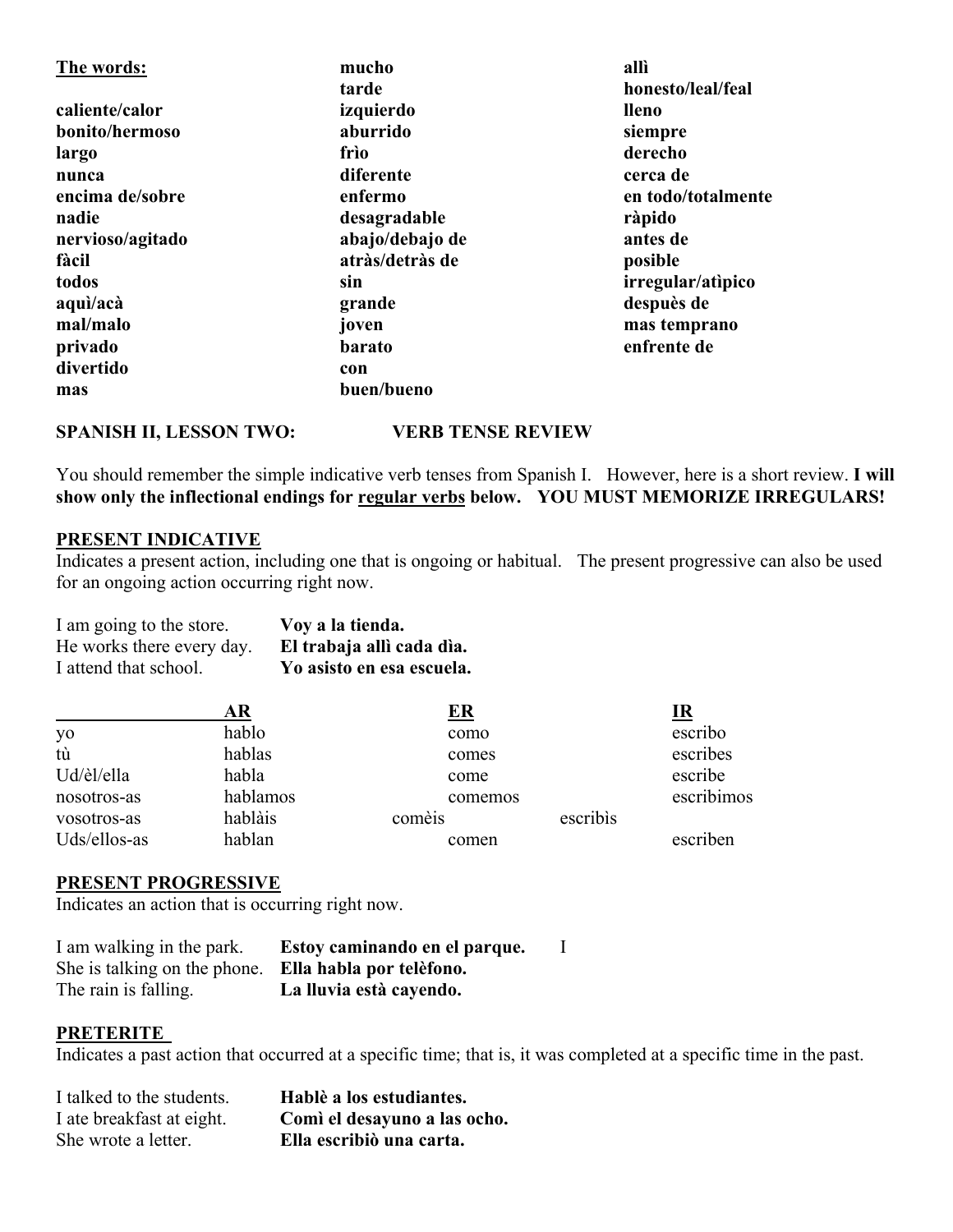**AR ER IR** yo hablè comì escribì tù hablaste comiste escribiste Ud/èl/ella hablò comiò escribiò nosotros-as hablamos comimos escribimos vosotros-s hablasteis comisteis escribisteis Uds/ellos-as hablaron comieron escribieron

## **IMPERFECT**

Indicates a past action that was continuous in the past and not necessarily complete. It indicates habitual past action, a past action that was occurring when another action occurred, simultaneous past actions, a mental/emotional/physical action in the past, the time of day in the past, and an indirect quote in the past. In English it is often translated as "used to....", "was........", "would..........": "I used to go, I was going, I would go". Don't confuse "would go" as an habitual action with "would go" as a conditional action.

| She taught English classes.                                                     | Ella enseñaba las clases de inglès. |
|---------------------------------------------------------------------------------|-------------------------------------|
| I was eating when the phone rang.                                               | Comia cuando tocò el telèfono.      |
| They used to walk to the beach daily. Ellos and aban a la playa todos los dias. |                                     |
| My friend was sick last night.                                                  | Mi amiga estaba enfermo anoche.     |
| He said he left at seven.                                                       | Él dijo que se iba a las siete.     |
| It was eleven o'clock at night.                                                 | Era las once de la noche.           |
| I was singing while she was dancing.                                            | Yo cantaba mientras ella bailaba.   |

|              | AR         | ER       | ıк          |
|--------------|------------|----------|-------------|
| yo           | hablaba    | comia    | escribia    |
| tù           | hablabas   | comias   | escribias   |
| Ud/èl/ella   | hablaba    | comia    | escribia    |
| nosotros-as  | hablàbamos | comiamos | escribiamos |
| vosotros-as  | hablabais  | comiais  | escribiais  |
| Uds/ellos-as | hablaban   | comian   | escribian   |

*Notice that ER and IR verbs are the same inflections.*

### **FUTURE**

Indicates an action that will occur in the future, conjecture or probability about the present, and an indirect quote in the present.

| I shall go to the market today. Yo ire al mercado hoy. |                               |
|--------------------------------------------------------|-------------------------------|
| It should be good weather.                             | Harà buen tiempo.             |
| She says she will arrive tomorrow.                     | Ella dice que llegarà mañana. |

|            | AR       | ER     |           | I R        |
|------------|----------|--------|-----------|------------|
| yo         | hablarè  | comerè | escribire |            |
| tù         | hablaràs |        | comerás   | escribiràs |
| Ud/èl/ella | hablarà  | comerà | escribirà |            |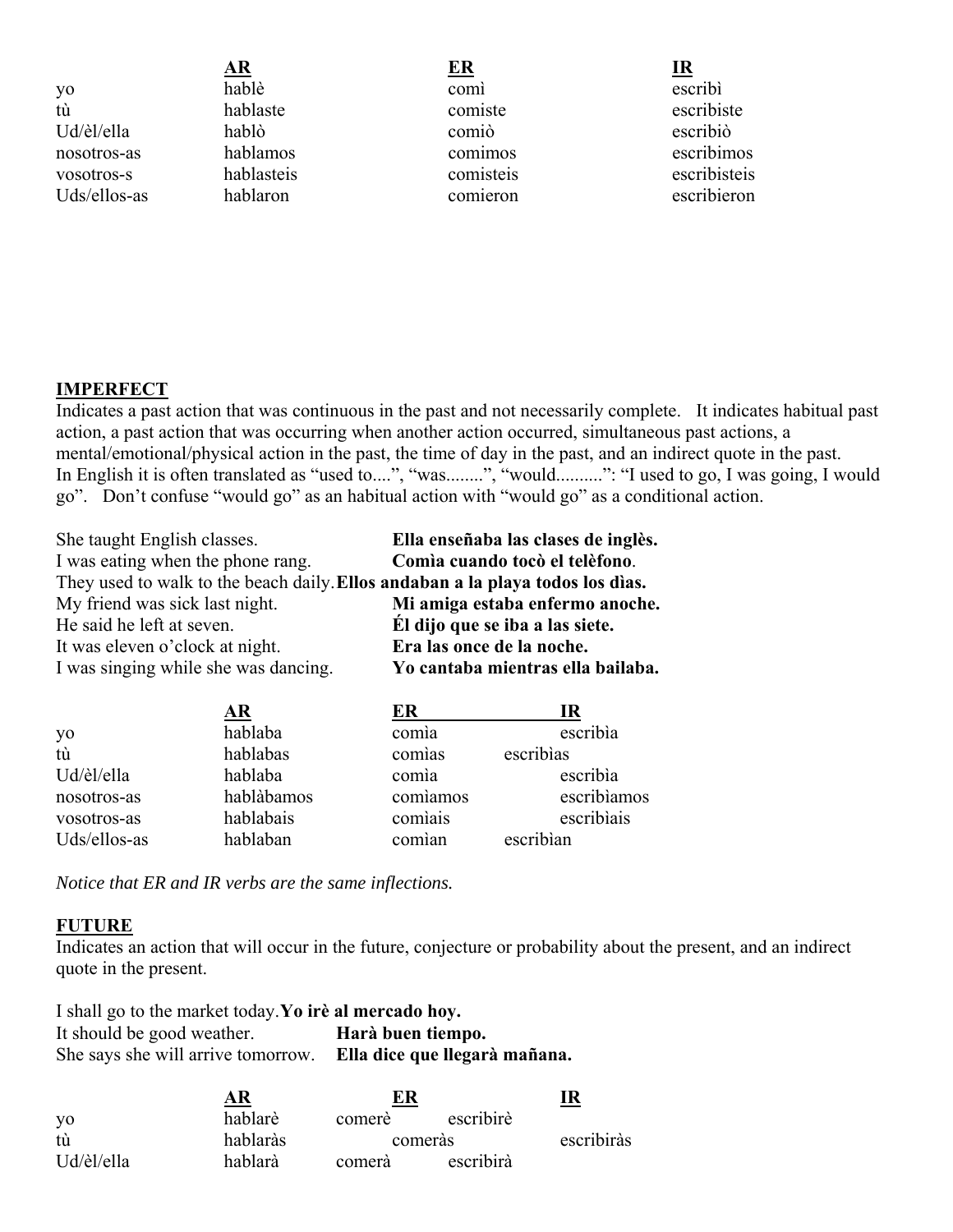| nosotros-as  | hablaremos | comeremos | escribiremos |
|--------------|------------|-----------|--------------|
| vosotros-as  | hablarèis  | comerèis  | escribirèis  |
| Uds/ellos-as | hablaràn   | comeràn   | escribiràn   |

*Notice that the AR/ER/IR verbs are all the same inflections. Notice also that the inflectional endings are added to the whole infinitive instead of the stem.*

*Irregulars in the future are irregular in the sense that there is an irregularity in the stem/infinitive, not in the inflectional ending. Notice that all of these have regular inflectional endings; the irregularity is in the infinitive/stem.*

| querre   | tendrè  | pondremos | dıran   | hare            | saldràs | vendrèis |
|----------|---------|-----------|---------|-----------------|---------|----------|
| (querer) | (tener) | (poner)   | (decir) | (hacer) (salir) | (venir) |          |

### **CONDITIONAL**

Indicates an action that would/could/should occur if it is possible, a conditional desire (courtesy), an indirect quotation, and conjecture/probability about the past.

| I'd like a clean napkin. ("if you will")      | Me gustaria una servilleta limpia.         |
|-----------------------------------------------|--------------------------------------------|
| She would go to the beach, but it is raining. | Ella irìa a la playa, pero està lloviendo. |
| Who could that be at the door?                | ¿Quièn sería a la puerta?                  |
| It was probably about six when they arrived   | Serian las seis cuando ellos llegaron      |

|              | ${\bf AR}$  | ER         | IR            |
|--------------|-------------|------------|---------------|
| yo           | hablaria    | comería    | escribiria    |
| tù           | hablarias   | comerias   | escribirias   |
| Ud/èl/ella   | hablaria    | comeria    | escribiria    |
| nosotros-as  | hablariamos | comeriamos | escribiriamos |
| vosotros-as  | hablariais  | comeriais  | escribiriais  |
| Uds/ellos-as | hablarian   | comerian   | escribirìan   |

*Notice that all the AR/ER/IR inflectional endings are the same. You'll also notice that the endings are the same as for the ER/IR imperfect, but they are added to the whole infinitive instead of the stem.*

*Irregularities in the conditional are, as with the future tense, irregularities in the infinitive/stem, not in the inflectional endings.Irregulars in the conditional are irregular in the sense that there is an irregularity in the stem/infinitive, not in the inflectional ending. Notice that all of these have regular inflectional endings; the irregularity is in the infinitive/stem.*

| querría tendría pondríamos |         | dirian  | haria   | saldrias       | vendriais |
|----------------------------|---------|---------|---------|----------------|-----------|
| (querer)                   | (tener) | (poner) | (decir) | (hacer)(salir) | (venir)   |

### **STEM-CHANGING VERBS**

Here are the stem-changing verbs (present tense) from the list of infinitives in this lesson:

| tener       | tengo, tienes, tiene, tenemos, tenèis, tienen                                             |
|-------------|-------------------------------------------------------------------------------------------|
| poder       | puedo, puedes, puede, podemos, podèis, pueden                                             |
| sentarse    | me siento, te sientas, se sienta, nos sentamos, vos sentais, se sientan                   |
| despertarse | me despierto, te despiertas, se despierta, nos despertamos, vos despertais, se despiertan |
| volver      | vuelvo, vuelves, vuelve, volvemos, volvèis, vuelven                                       |
| acostarse   | me acuesto, te acuestas, se acuesta, nos acostamos, vos acostáis, se acuestan             |
| dormir      | duermo, duermes, duerme, dormimos, dormis, duermen                                        |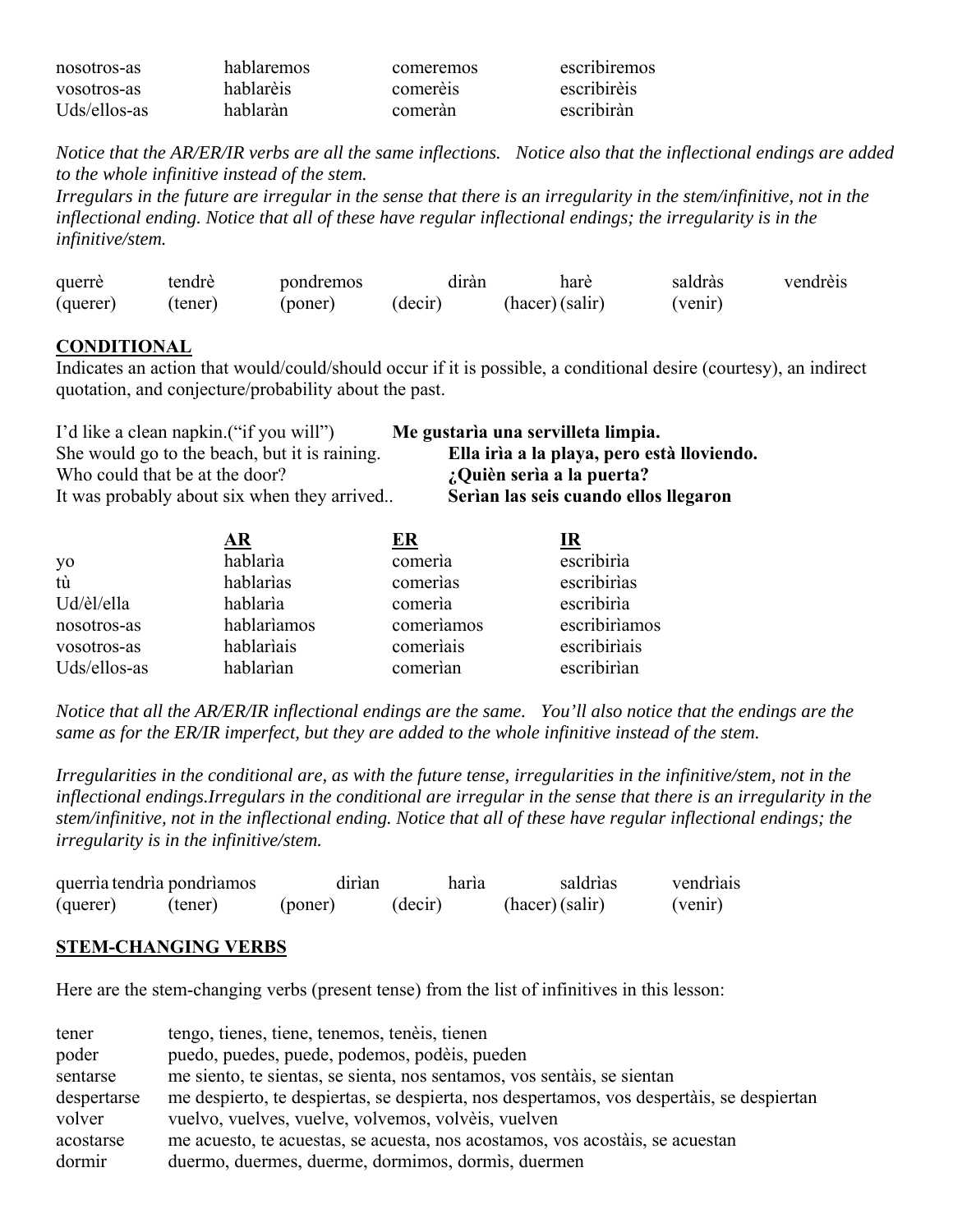| divertirse                                                             | me divierto, te diviertes, se divierten, nos divertimos, vos divertis, se divierten |  |  |  |
|------------------------------------------------------------------------|-------------------------------------------------------------------------------------|--|--|--|
| venir                                                                  | vengo, vienes, viene, venimos, venis, vienen                                        |  |  |  |
| querer                                                                 | quiero, quieres, quiere, queremos, querèis, quieren                                 |  |  |  |
| mantenerse                                                             | me mantengo, te mantienes, se mantiene, nos mantenemos, vos manteneis, se mantienen |  |  |  |
| preferirprefiero, prefieres, prefiere, preferimos, preferis, prefieren |                                                                                     |  |  |  |
| empezar                                                                | empiezo, empiezas, empieza, empezamos, empezais, empiezan                           |  |  |  |
| encontrar                                                              | encuentro, encuentras, encuentra, encontramos, encontrais, encuentran               |  |  |  |
| pensar                                                                 | pienso, piensas, piensa, pensamos, pensais, piensan                                 |  |  |  |
|                                                                        |                                                                                     |  |  |  |

# SPANISH II, LESSON TWO, EXERCISE: **GENDER/NUMBER AGREEMENT**

|     | Directions:                                                                                                                                                                                                                    | Write the correct form of the adjective in the blank. Then translate the sentence: |         |               |                               |
|-----|--------------------------------------------------------------------------------------------------------------------------------------------------------------------------------------------------------------------------------|------------------------------------------------------------------------------------|---------|---------------|-------------------------------|
| 01. | Hay una mesa __________(long) en el comedor, con seis sillas ________(tall).                                                                                                                                                   |                                                                                    |         |               |                               |
| 02. | Los mochileros (young) daban una caminata                                                                                                                                                                                      |                                                                                    |         | (difficult).  |                               |
| 03. | El profesor (old) enseñaba el inglès a los estudiantes (bored).                                                                                                                                                                |                                                                                    |         |               |                               |
| 04. | Ellas compraron unos boletos __________(cheap) de un sitio Web.                                                                                                                                                                |                                                                                    |         |               |                               |
| 05. | Las turistas disfrutaron el paisaje________________(stupendous) afuera de la ventana de su hotel.                                                                                                                              |                                                                                    |         |               |                               |
| 06. | Mi amiga agarrò una pelota (fat) en su mano (left).                                                                                                                                                                            |                                                                                    |         |               |                               |
| 07. | Ellos estàn viajando<br>en un grupo<br>(large).                                                                                                                                                                                |                                                                                    |         |               |                               |
| 08. | Habia una chica (pretty) en la carpa (small) cerca del rio.                                                                                                                                                                    |                                                                                    |         |               |                               |
| 09. | Hay lugares__________(historic) en las montañas __________(high) de Peru.                                                                                                                                                      |                                                                                    |         |               |                               |
| 10. | Ella estaba (tired) al llegar a su hotel.                                                                                                                                                                                      |                                                                                    |         |               |                               |
| 11. | Unos mochileros muy<br>(young) se sentaron al lado del lago                                                                                                                                                                    |                                                                                    |         |               | $\left( \text{cold}\right)$ . |
| 12. | Es posible alquilar las carpas _______(big), pero las pequeñas son mas _______(economical).                                                                                                                                    |                                                                                    |         |               |                               |
| 13. | Habìa mucha turbulencia en el vuelo, y los pasejeros eran muy _____________(nervous).                                                                                                                                          |                                                                                    |         |               |                               |
| 14. | Los turistas ____________(Mexican) visitaron varios lugares ___________(cultural).                                                                                                                                             |                                                                                    |         |               |                               |
| 15. | Yo paguè un cuarto (private) en el hotel (pleasant).                                                                                                                                                                           |                                                                                    |         |               |                               |
| 16. | Mi amigo me dijo un cuento ____________________(amusing).                                                                                                                                                                      |                                                                                    |         |               |                               |
| 17. | Ellos salieron del paìs la semana                                                                                                                                                                                              |                                                                                    | (past). |               |                               |
| 18. | Los servicios eran muy                                                                                                                                                                                                         | (limited) en el hotel                                                              |         | (economical). |                               |
| 19. | La chica era que establecen en la chica era del poste del poste del poste del control de la chica del control del control de la chica de la chica del control de la chica de la chica de la chica del control de la chica de l | (early riser).                                                                     |         |               |                               |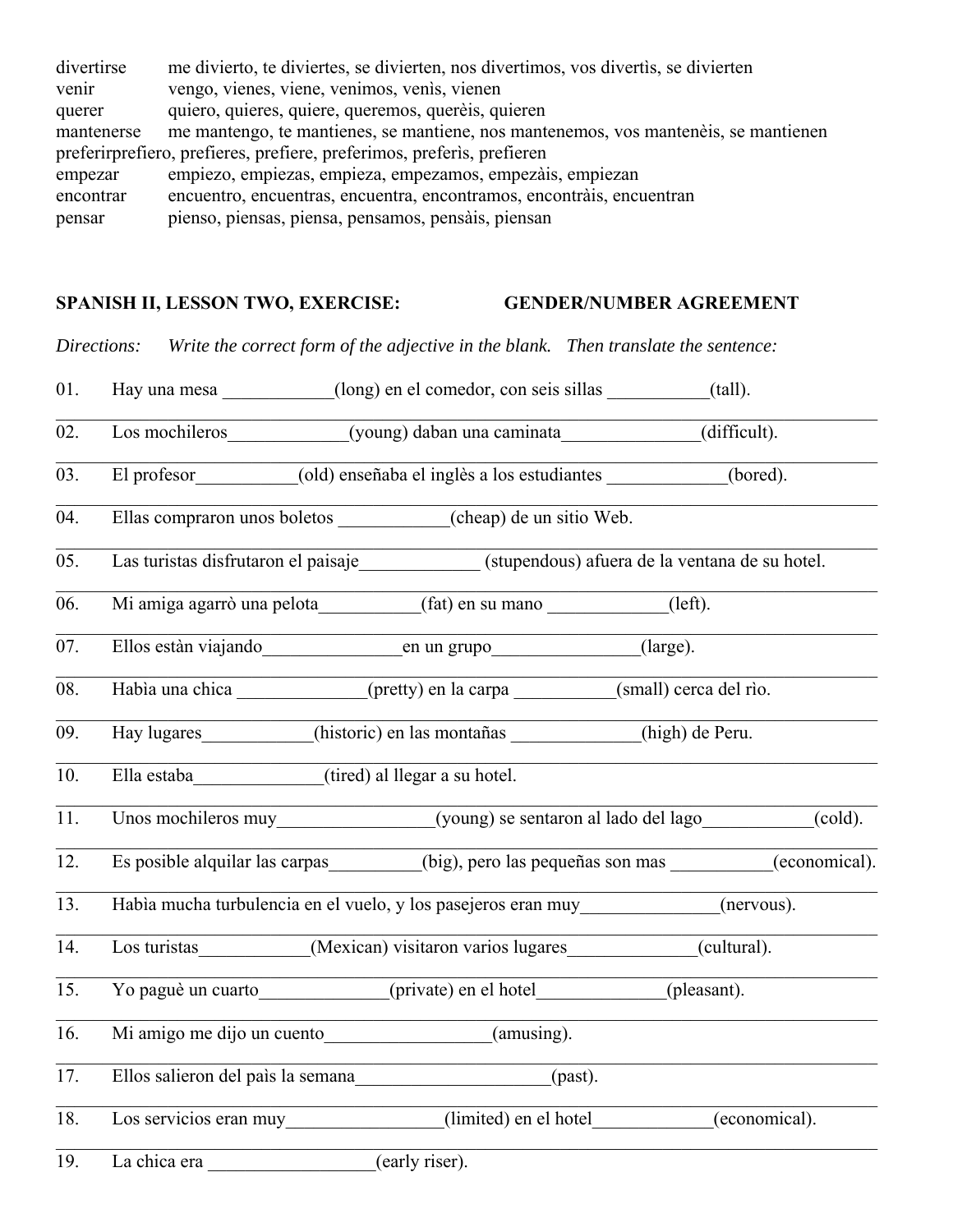### SPANISH II, LESSON TWO, EXERCISE: TRANSLATION

*Directions: Translate the following story into English:*

 Por fin, el año escolar terminò. Jorge y sus amigos-Hernando, Rodrigo, Elena, y Mariela-esperaban la fecha de su aventura de ese verano: un viaje como mochileros a las montañas de Chile. Compraron boletos econòmicos de un sitio Web y, despuès de recibir informaciòn de los albergues juvenales en Chile, compraron dos carpas, los sacos de dormir, las mochilas, y otras cosas necesarias para el viaje. Hicieron sus mochilas y maletas.

 El dìa de salir llegò. Tomaron un taxi al aeropuerto. Despuès de llegar al aeropuerto, entraron en la terminal. Le dieron sus boletos y documentos al agente al mostrador. El agente revisò los documentos y les diò los pasabordos a los jòvenes. Facturaron su equipaje. ¡Què disfrutaron ellos la anticipaciòn de su aventura!

 El aviòn despegò. Durante el vuelo, los viajeros durmieron. No habìa turbulencia ni otros problemas, y ellos llegaron en el aeropuerto de Santiago a tiempo. El aviòn aterrizò, y los jòvenes desembarcaron del aviòn.

 Compraron boletos de autobùs, y a ellos les gustò la tarifa baja. Fueron en autobùs en las calles de Santiago hasta las afueras de la ciudad. Cambiaron a otro autobùs, y continuaron a las montañas en una carretera estrecha. El viaje por autobùs durò mas que tres horas. ¡El paisaje era espectacular!

 Por fin llegaron a un pueblo pequeño en las montañas donde se bajaron del autobùs. Empezaron a caminar por las calles al albergue juvenal. Pasaron la noche allì. Era muy econòmica.

 El pròximo dìa salieron del albergue juvenal y dieron una caminata a las montañas. En un mercado compraron los comestibles para camping. Al llegar en el camping, montaron sus carpas. Encontraron muchos otros jòvenes allì de todos partes del mundo. Jorge y sus amigos estaban muy cansados. Comieron una comida asada. Entraron en sus carpas y durmieron en sus sacos de dormir.

 $\mathcal{L}_\mathcal{L} = \mathcal{L}_\mathcal{L} = \mathcal{L}_\mathcal{L} = \mathcal{L}_\mathcal{L} = \mathcal{L}_\mathcal{L} = \mathcal{L}_\mathcal{L} = \mathcal{L}_\mathcal{L} = \mathcal{L}_\mathcal{L} = \mathcal{L}_\mathcal{L} = \mathcal{L}_\mathcal{L} = \mathcal{L}_\mathcal{L} = \mathcal{L}_\mathcal{L} = \mathcal{L}_\mathcal{L} = \mathcal{L}_\mathcal{L} = \mathcal{L}_\mathcal{L} = \mathcal{L}_\mathcal{L} = \mathcal{L}_\mathcal{L}$ 

 $\mathcal{L}_\mathcal{L} = \mathcal{L}_\mathcal{L} = \mathcal{L}_\mathcal{L} = \mathcal{L}_\mathcal{L} = \mathcal{L}_\mathcal{L} = \mathcal{L}_\mathcal{L} = \mathcal{L}_\mathcal{L} = \mathcal{L}_\mathcal{L} = \mathcal{L}_\mathcal{L} = \mathcal{L}_\mathcal{L} = \mathcal{L}_\mathcal{L} = \mathcal{L}_\mathcal{L} = \mathcal{L}_\mathcal{L} = \mathcal{L}_\mathcal{L} = \mathcal{L}_\mathcal{L} = \mathcal{L}_\mathcal{L} = \mathcal{L}_\mathcal{L}$ 

 $\mathcal{L}_\mathcal{L} = \mathcal{L}_\mathcal{L} = \mathcal{L}_\mathcal{L} = \mathcal{L}_\mathcal{L} = \mathcal{L}_\mathcal{L} = \mathcal{L}_\mathcal{L} = \mathcal{L}_\mathcal{L} = \mathcal{L}_\mathcal{L} = \mathcal{L}_\mathcal{L} = \mathcal{L}_\mathcal{L} = \mathcal{L}_\mathcal{L} = \mathcal{L}_\mathcal{L} = \mathcal{L}_\mathcal{L} = \mathcal{L}_\mathcal{L} = \mathcal{L}_\mathcal{L} = \mathcal{L}_\mathcal{L} = \mathcal{L}_\mathcal{L}$